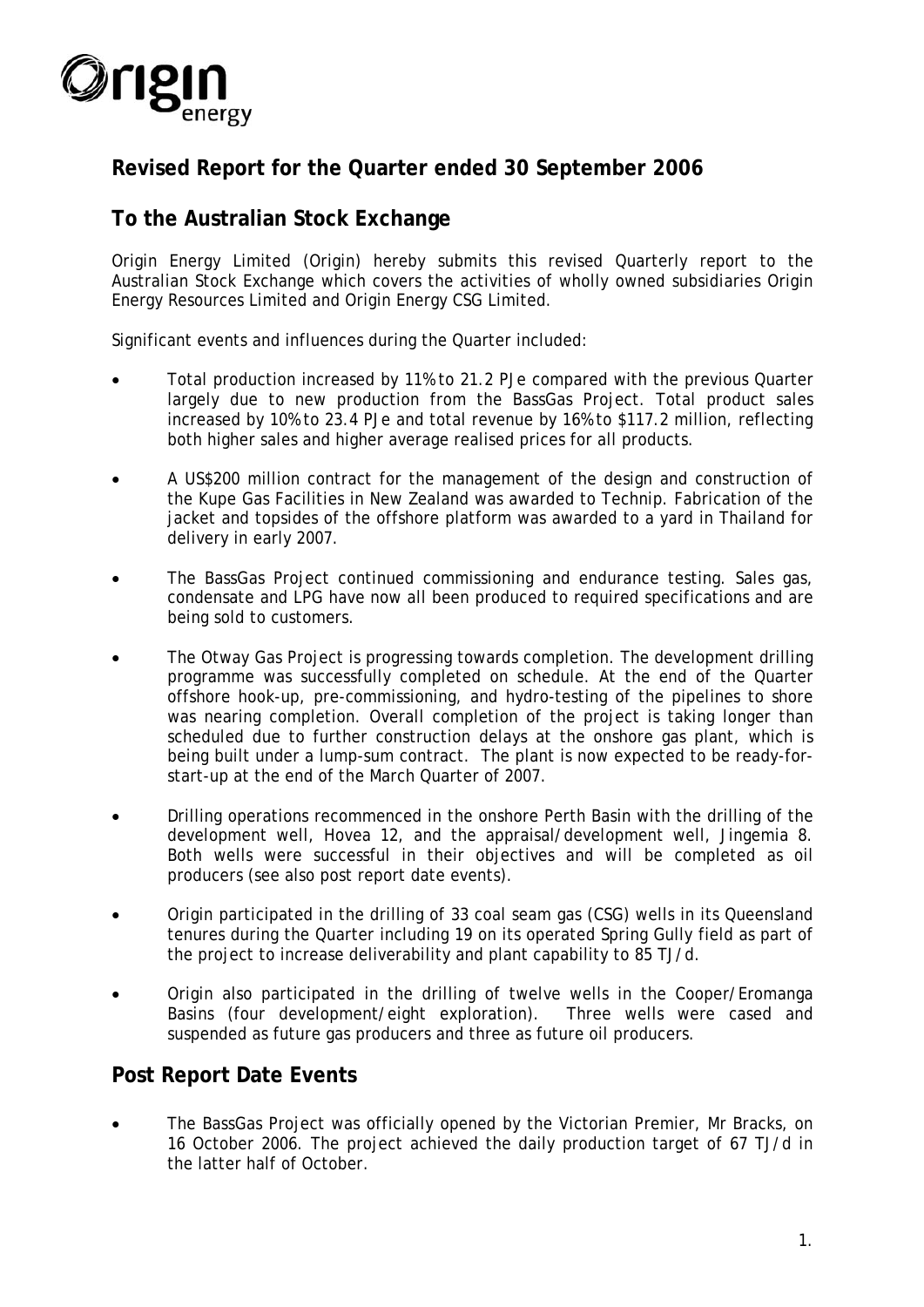- The Jingemia 8 well in L14, onshore Perth Basin, has flow-tested oil at 3520 barrels per day (1731 barrels net to Origin). A permanent flowline has been installed and the well is being commissioned and tied to the Jingemia production facility. It is expected that an initial plateau production rate will be around 2750 bopd gross, taking gross production from the Jingemia field to around 3700 bopd.
- The Hovea 12 well in L1, onshore Perth Basin, has flow-tested oil at 3230 barrels per day (1615 barrels net to Origin) upon completion. A temporary flowline is being installed to allow early start-up of production from the well. As the well is only being produced through temporary flowlines it is expected that the initial plateau production rate from this well will be around 1200 bopd gross, taking gross production through the Hovea production facility from the Hovea and Eremia fields to around 3700 bopd.
- The third well in the Perth Basin drilling program, the Eremia 5 development well, spudded on 19 October.
- The Maersk Guardian drilling rig successfully jacked-down and departed from the Thylacine field on 17 October.
- The Ensco 107 drilling rig which was scheduled to arrive in New Zealand in March 2007 to commence installation of the Kupe platform jacket has been delayed until around June 2007. This delay does not affect the critical path of the project, which remains scheduled to produce first gas in the June half of 2009.
- Data from Bellevue 5, the first of the recently drilled Bellevue field wells (ATP 610P) to be completed, have been encouraging showing a pressure build-up to 220 psi which is comparable to experience in high production wells in neighbouring permits. The well is programmed for production testing in late October. ATP 610P is operated by Queensland Gas Company and Origin holds a 29.375% interest in the permit.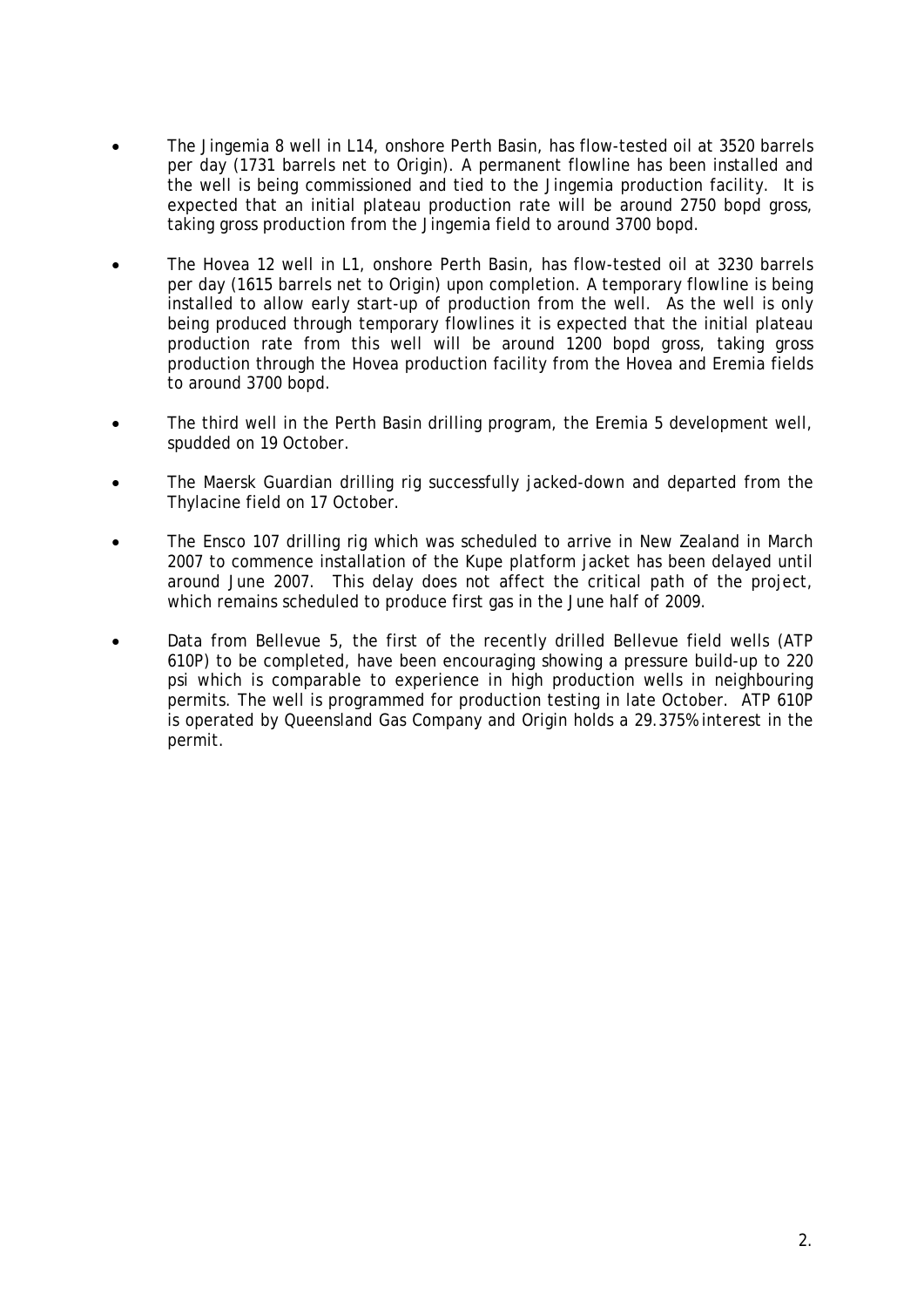# **Report for the Quarter ended 30 September 2006**

# **1. PRODUCTION SALES AND EXPENDITURE**

Origin's share of production and energy sales during the Quarter is summarised as follows**:** 

# **1.1 Production by Area (and Total Sales and Revenue)**

Note: current Quarter production figures for some areas (non-operated) include estimates for September 2006 production. Also where necessary previous Quarter figures have been amended to reflect actual production volumes which became available only after the report date for that Quarter.

| Natural Gas and         |            |             |                 |        | $\overline{1}$ st |            |         |
|-------------------------|------------|-------------|-----------------|--------|-------------------|------------|---------|
| Ethane                  | Unit       | <b>This</b> | <b>Previous</b> | %      | Quarter           | <b>YTD</b> | YTD     |
|                         |            | Quarter     | Quarter         | Change | 2005/06           | 2006/07    | 2005/06 |
|                         |            |             |                 |        |                   |            |         |
| <b>Natural Gas</b>      | PJe        |             |                 |        |                   |            |         |
| SA Cooper & SWQ         |            | 6.4         | 6.0             | 7      | 7.3               | 6.4        | 7.3     |
| <b>Bass Basin</b>       |            | 1.2         | 0.1             | 1100   |                   | 1.2        |         |
| Otway Basin             |            | 0.8         | 0.8             | ۰      | 1.0               | 0.8        | 1.0     |
| Perth Basin             |            | 1.0         | 1.0             |        | 0.7               | 1.0        | 0.7     |
| Coal Seam Gas           |            | 5.3         | 4.9             | 8      | 4.4               | 5.3        | 4.4     |
| Surat / Denison         |            | 2.6         | 2.7             | (4)    | 2.5               | 2.6        | 2.5     |
| Ethane                  | <b>PJe</b> |             |                 |        |                   |            |         |
| SA Cooper & SWQ         |            | 0.5         | 0.4             | 25     | 0.4               | 0.5        | 0.4     |
| <b>Total Production</b> |            | 17.8        | 15.9            | 12     | 16.3              | 17.8       | 16.3    |
| <b>Total Sales</b>      |            | 19.9        | 18.1            | 10     | 17.9              | 19.9       | 17.9    |
| <b>Total Revenue</b>    | \$Μ        | 68.6        | 61.4            | 12     | 61.0              | 68.6       | 61.0    |

|                         |       |             |                 |        | 1st     |         |         |
|-------------------------|-------|-------------|-----------------|--------|---------|---------|---------|
| Crude Oil               | Unit  | <b>This</b> | <b>Previous</b> | %      | Quarter | YTD     | YTD     |
|                         |       | Quarter     | Quarter         | Change | 2005/06 | 2006/07 | 2005/06 |
| Crude Oil               | kbbls |             |                 |        |         |         |         |
| SA Cooper & SWQ         |       | 80.1        | 77.1            | 4      | 96.7    | 80.1    | 96.7    |
| Surat / Denison         |       | 5.6         | 4.9             | 14     | 6.6     | 5.6     | 6.6     |
| Perth Basin             |       | 202.3       | 233.4           | (13)   | 240.1   | 202.3   | 240.1   |
| <b>Total Production</b> |       | 288.0       | 315.4           | (9)    | 343.4   | 288.0   | 343.4   |
| <b>Total Sales</b>      |       | 374.2       | 344.1           | 9      | 425.0   | 374.2   | 425.0   |
| <b>Total Revenue</b>    | \$Μ   | 28.6        | 25.0            | 14     | 24.0    | 28.6    | 24.0    |

|                         |       |         |                 |        | 1st     |            |            |
|-------------------------|-------|---------|-----------------|--------|---------|------------|------------|
| Condensate/Naphtha      | Unit  | This    | <b>Previous</b> | %      | Quarter | <b>YTD</b> | <b>YTD</b> |
|                         |       | Quarter | Quarter         | Change | 2005/06 | 2006/07    | 2005/06    |
| Condensate/naphtha      | kbbls |         |                 |        |         |            |            |
| SA Cooper & SWQ         |       | 101.3   | 91.4            | 10     | 117.3   | 101.3      | 117.3      |
| <b>Bass Basin</b>       |       | 62.5    | 7.8             | 700    |         | 62.5       |            |
| Otway Basin             |       | 2.9     | 3.2             | (9)    | 4.5     | 2.9        | 4.5        |
| Perth Basin             |       | 2.7     | 2.5             | 8      | 1.2     | 2.7        | 1.2        |
| Surat / Denison         |       | 14.2    | 14.4            | (1)    | 15.6    | 14.2       | 15.6       |
| <b>Total Production</b> |       | 183.6   | 119.3           | 54     | 138.6   | 183.6      | 138.6      |
| <b>Total Sales</b>      |       | 143.6   | 94.1            | 53     | 138.2   | 143.6      | 138.2      |
| <b>Total Revenue</b>    | \$Μ   | 11.4    | 6.6             | 72     | 8.0     | 11.4       | 8.0        |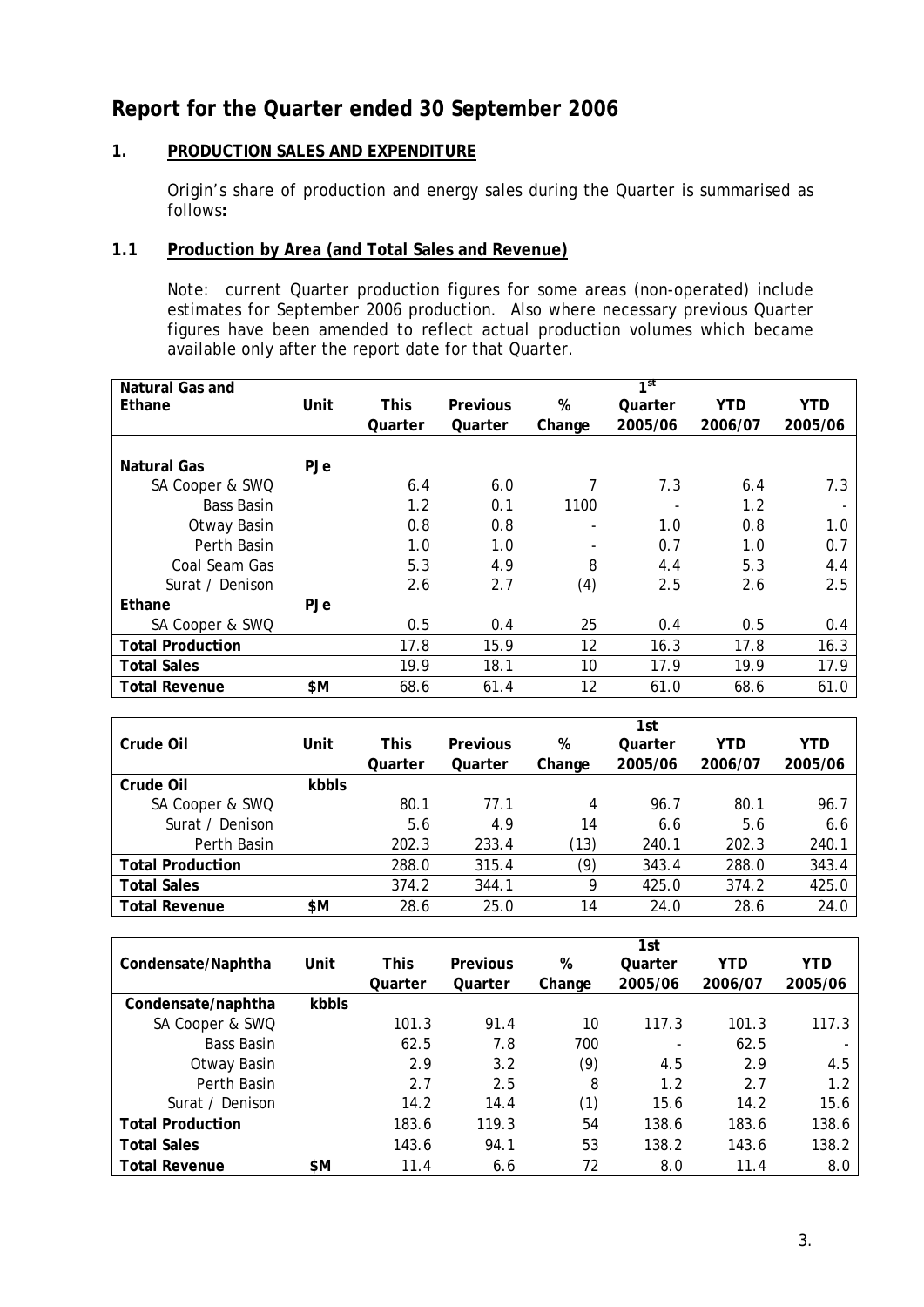|                         |                |         |          |                          | 1st     |            |            |
|-------------------------|----------------|---------|----------|--------------------------|---------|------------|------------|
| <b>LPG</b>              | Unit           | This    | Previous | %                        | Quarter | <b>YTD</b> | <b>YTD</b> |
|                         |                | Quarter | Quarter  | Change                   | 2005/06 | 2006/07    | 2005/06    |
| <b>LPG</b>              | <b>Ktonnes</b> |         |          |                          |         |            |            |
| SA Cooper & SWQ         |                | 11.8    | 10.4     | 13                       | 12.5    | 11.8       | 12.5       |
| <b>Bass Basin</b>       |                | 2.0     |          | $\overline{\phantom{0}}$ |         | 2.0        |            |
| Surat / Denison         |                | 2.2     | 2.5      | (12)                     | 2.1     | 2.2        | 2.1        |
| <b>Total Production</b> |                | 16.0    | 12.9     | 24                       | 14.6    | 16.0       | 14.6       |
| <b>Total Sales</b>      |                | 11.7    | 12.6     | 7)                       | 21.3    | 11.7       | 21.3       |
| <b>Total Revenue</b>    | \$Μ            | 8.7     | 8.4      | 3                        | 12.3    | 8.7        | 12.3       |

|                      |            |         |          |        | 1st     |         |         |
|----------------------|------------|---------|----------|--------|---------|---------|---------|
|                      | Unit       | This    | Previous | %      | Quarter | YTD     | YTD     |
|                      |            | Quarter | Quarter  | Change | 2005/06 | 2006/07 | 2005/06 |
| Production (all      |            |         |          |        |         |         |         |
| products)            | <b>PJe</b> | 21.2    | 19.1     | 11     | 19.8    | 21.2    | 19.8    |
| Sales (all products) | <b>PJe</b> | 23.4    | 21.3     | 10     | 22.1    | 23.4    | 22.1    |
| <b>Total Revenue</b> | \$M        | 117.2   | 101.4    | 16     | 105.3   | 117.2   | 105.3   |

|                    |          |         |                 |        | 1st     |         |         |
|--------------------|----------|---------|-----------------|--------|---------|---------|---------|
|                    | Unit     | This    | <b>Previous</b> | %      | Quarter | YTD     | YTD     |
|                    |          | Quarter | Quarter         | Change | 2005/06 | 2006/07 | 2005/06 |
| <b>Total Sales</b> | PJe      |         |                 |        |         |         |         |
|                    | Internal | 10.2    | 8.7             | 17     | 6.5     | 10.2    | 6.5     |
|                    | External | 13.2    | 12.6            | 5      | 15.6    | 13.2    | 15.6    |
|                    | Total    | 23.4    | 21.3            | 10     | 22.1    | 23.4    | 22.     |

| <b>Product Purchases</b> |      |             |          |        |         |         |         |
|--------------------------|------|-------------|----------|--------|---------|---------|---------|
| included in above        |      |             |          |        | 1st     |         |         |
| sales                    | Jnit | <b>This</b> | Previous | %      | Quarter | YTD     | YTD     |
|                          |      | Quarter     | Quarter  | Change | 2005/06 | 2006/07 | 2005/06 |
| Total                    | PJe  | $\cdot$ b   |          |        | 1 Q     | 1.6     | 1 O     |

|                            |            |         |                 |        | 1st     |            |         |
|----------------------------|------------|---------|-----------------|--------|---------|------------|---------|
|                            | Unit       | This    | <b>Previous</b> | %      | Quarter | <b>YTD</b> | YTD     |
|                            |            | Quarter | Quarter         | Change | 2005/06 | 2006/07    | 2005/06 |
| <b>Production by Basin</b> | <b>PJe</b> |         |                 |        |         |            |         |
| SA Cooper & SWQ            |            | 8.5     | 7.9             | 8      | 9.5     | 8.5        | 9.5     |
| <b>Bass Basin</b>          |            | 1.6     | 0.2             | 700    |         | 1.6        |         |
| Otway Basin                |            | 0.8     | 0.8             | 0      | 1.0     | 0.8        | 1.0     |
| Perth Basin                |            | 2.2     | 2.4             | (8)    | 2.1     | 2.2        | 2.1     |
| Coal Seam Gas              |            | 5.3     | 4.9             | 8      | 4.4     | 5.3        | 4.4     |
| Surat/Denison              |            | 2.8     | 2.9             | (3)    | 2.8     | 2.8        | 2.8     |
| Total                      |            | 21.2    | 19.1            | 11     | 19.8    | 21.2       | 19.8    |

| <b>Conversion Factors:</b> |  |
|----------------------------|--|
|                            |  |

| Crude oil     | 5.83 PJ/million bbls   |
|---------------|------------------------|
| Condensate    | 5.41 PJ/million bbls   |
| I PG.         | 49.3 PJ/million tonnes |
| <b>Ethane</b> | 51.7 PJ/million tonnes |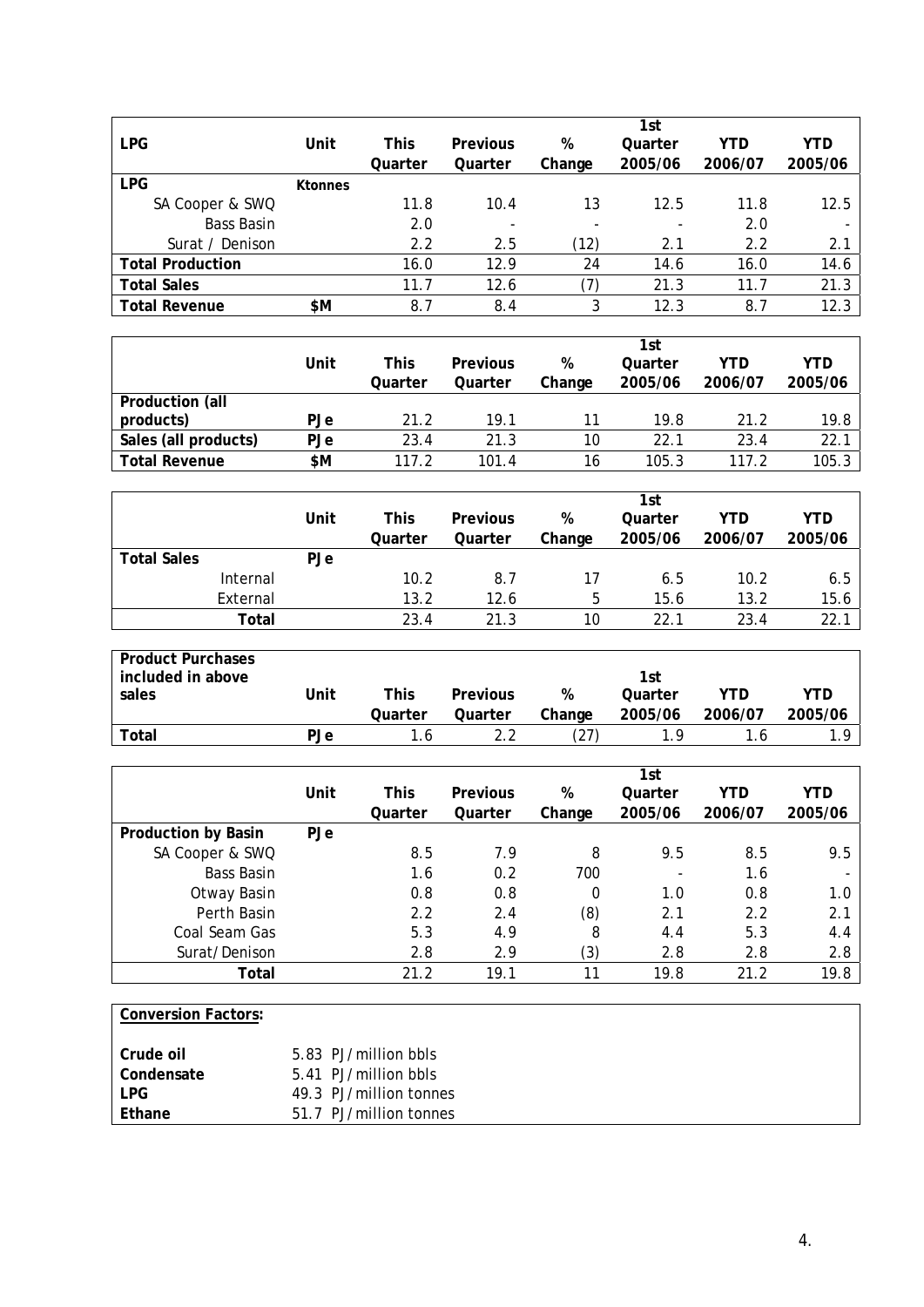# **1.2 Production/Sales Summary**

Total production of 21.2 PJe represented a 11% increase compared with the previous Quarter and a 7% increase compared with the comparable Quarter in the 2005/06 year. These figures reflected the ramp up of production from the BassGas Project over the Quarter, improved performance in the Cooper Basin compared with the previous Quarter and continuing increases in CSG production.

Total product sales increased by 10% from 21.3 PJe in the previous Quarter to 23.4 PJe. This included 1.6 PJe of product purchased from third parties and onsold compared with 2.2 PJe in the previous Quarter. Total revenue increased by 16% compared with the previous Quarter to \$117.2 million due to both higher sales volumes and higher average prices for all commodities.

## **2. MARKETING AND DEVELOPMENT ACTIVITIES**

## **2.1 South Australia**

## **2.1.1 Cooper/Eromanga Basin**

**SA Unit Area (Interest 13.19%)**

Two gas development wells were drilled during the Quarter.

The Moomba 175 well, located approximately 0.92 km SE of Moomba 51, was drilled to a total measured depth of 2751m before being cased and suspended as a future Permian gas producer.

The Moomba 176 gas development well was conventionally drilled to the top Toolachee Formation Unit C reservoir and has been cased and suspended. A coil tubing under-balanced drilling program is planned for later in 2006 to test the Toolachee target reservoirs.

# **Patchawarra East Block (Interest 10.536%)**

No significant activity during the Quarter.

#### **2.1.2 Otway Basin**

**PPL 62 (Interest 75.7143%, Katnook area gas fields (Operator)), PPL 168, PPL 202 (Interest 75.7143%, Redman gas field (Operator))** 

No significant activity during the Quarter.

# **2.2 Queensland**

**2.2.1 Cooper/Eromanga Basin**

**ATP 259P – SWQ Unit (Interest 16.7375%)** 

One gas development well was drilled during the Quarter.

The Baryulah 12 well, located approximately 0.65km NE of Baryulah 3, reached the total measured depth of 2617m and was cased and suspended as a future Permain gas producer.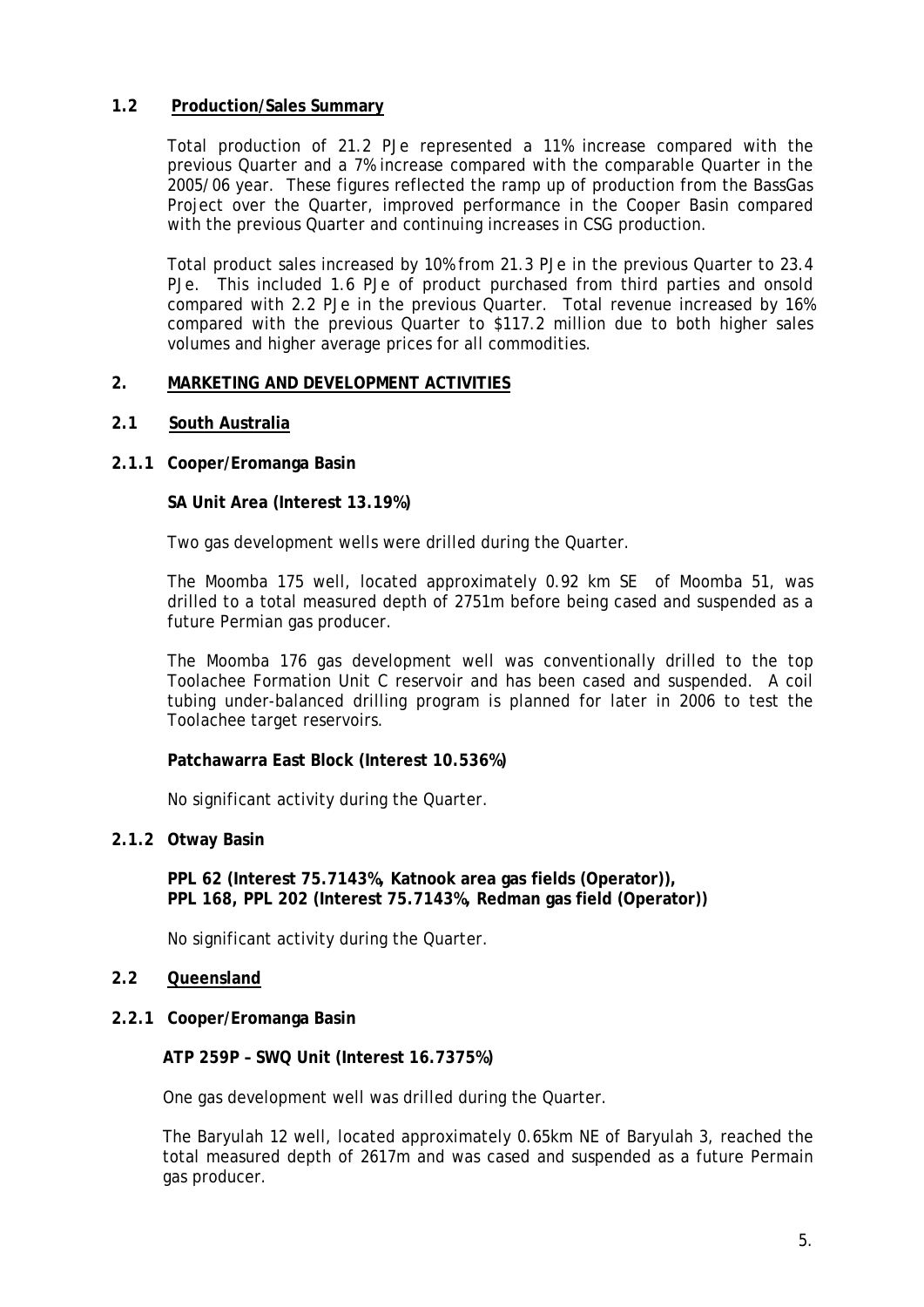## **ATP 259P (Block Interests 10-27%)**

Kercummurra 1 (Wareena Block oil well) flowed 46 barrels of oil upon re-entry. The well was successfully fracture stimulated and surface facilities are being assembled for production commencing in October 2006.

Production from the Toby 1 oil well in the Wareena Block was suspended until warmer weather due to the waxy nature of the oil.

## **2.2.2 Surat Basin (\* denotes CSG permit(s))**

**PLs 30, 56 & 74 (Interest 69% (Operator) in PLs 56 and 74; and 75% (Operator) in PL 30)** 

No significant activity during the Quarter.

#### **PLs 53, 174 and 227 (Interest 100% (Operator))**

The Ogilvie Creek 1 well was completed during July 2006 but flowed gas at only 0.1 MMscfd suggesting the upper Tinowon gas sands may have been damaged. It is planned to be fracture stimulate the well in late 2006/early 2007 to improve on the drill stem tested rate of 0.4 MMscfd.

**PLs 70 & 71 (Interest 90% (Operator) in PL 71; and 100% (Operator) in PL 70)** 

Namarah 7 remains suspended after drilling problems and hole instability prevented the primary target, the basal Rewan sandstone, from being penetrated.

Parknook 7 is scheduled to be plugged and abandoned in the fourth Quarter of 2006.

**PLs 10W, 11W, 12W, 28, 69 & 89 (Interest 46.25%); Snake Creek East Exclusion Zone (Interest 25.0%)** 

No significant activity during the Quarter.

**PLs 21, 22, 27 & 64 (Interest 87.5% (Operator))** 

No significant activity during the Quarter.

**PL 14 (Interest 100% (Operator)** 

No significant activity during the Quarter.

**PLs 179, 228 and 229 \* (Argyle) (Interest 40.625%)**

No significant activity during the Quarter.

## **2.2.3 Bowen Basin (** ∗ **denotes CSG permit(s))**

**PLs 41, 42, 43, 44, 45, 54, 67, 173, 183 & 218 (Interest 50% (Production Operator))** 

No significant activity during the Quarter.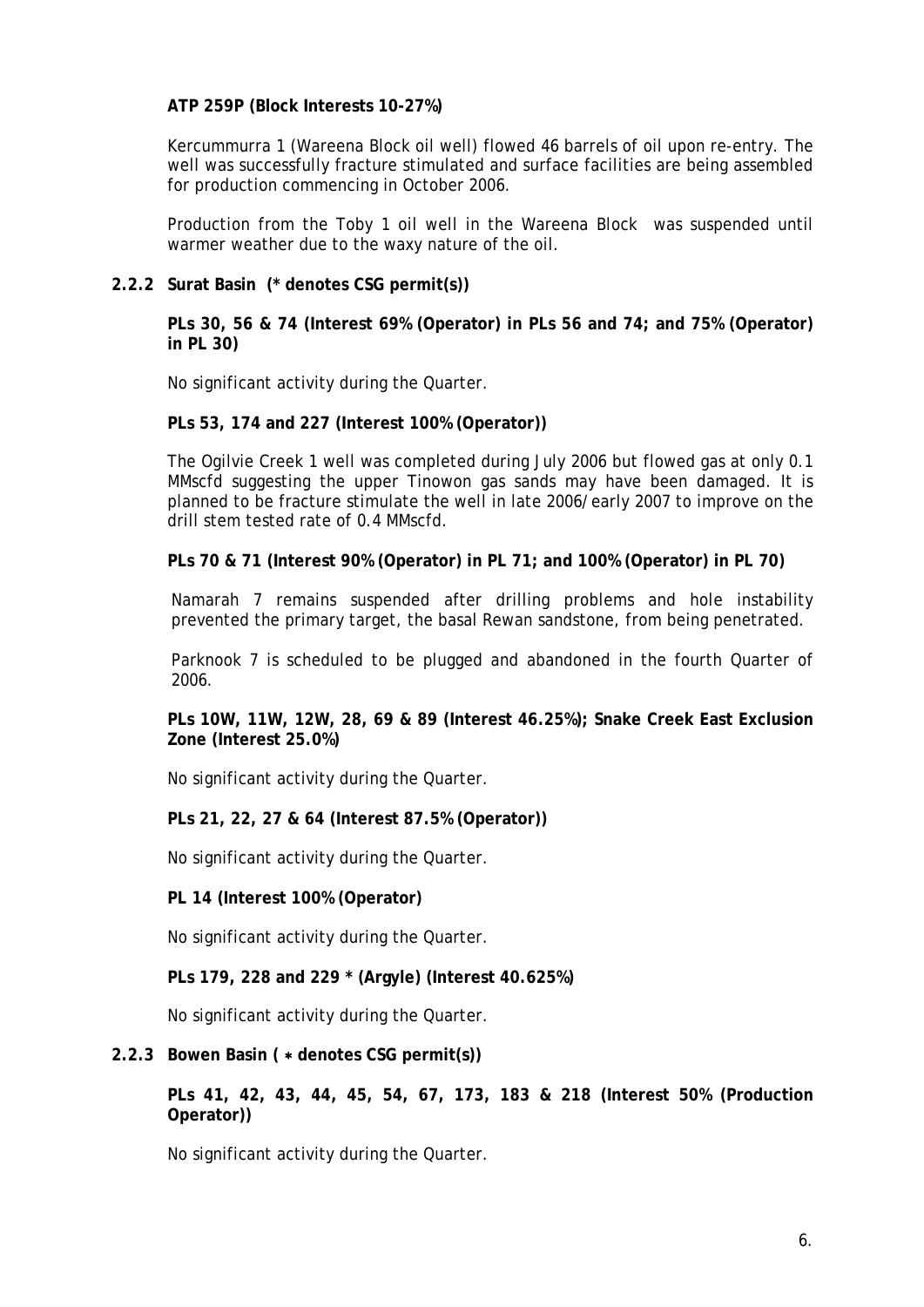**PL 101** ∗ **(Interest 100% (Operator))** 

No significant activity during the Quarter.

**PLs 90, 91, 92, 99, 100, 232, 233, 234, 235 and 236** ∗ **(Fairview) (Interest 23.93%)** 

Seven appraisal/development wells were drilled in the Fairview field as part of an ongoing drilling program, the primary purpose of which is to underwrite future production and reserves growth within the Fairview field.

**PLs 195, 200, 203 and 204** ∗ **Spring Gully (Interest 94.505% in PL 195 and PL 203 (Operator); 95.7097% in PL 200 (Operator); 99.725 % in PL 204 (Operator)** 

The Spring Gully gas plant had peak gas sales of around 39.5 TJ/d during the Quarter.

Work continued on Phases 3 and 4 of the Spring Gully Project which will address additional field deliverability and gas plant expansion (to 85 TJ/d) to meet firm contractual commitments to QAL, Energex and Incitec Pivot. Nineteen development wells were drilled during the Quarter on the Spring Gully field as part of this project. The wells were cased and suspended awaiting cavitation or fracture stimulation and completion in the fourth Quarter of 2006. Seven wells drilled prior to this Quarter were completed and connected.

The new development includes a new satellite plant at Strathblane to the north of Spring Gully. A trunkline to this new plant was commissioned during the Quarter.

#### **PLs 219 and 220** ∗ **(Interest 100% (Operator))**

No significant activity during the Quarter.

## **2.3 Western Australia**

**2.3.1 Perth Basin** 

#### **L11 (Interest 67.0%, Beharra Springs gas field (Operator))**

Gross production from the Beharra Springs gas plant (via the Tarantula 1 and Beharra Springs 1 and 2 wells) averaged 11.9 TJ/d during the Quarter, marginally below forecast. Associated condensate production for the Quarter was 28 bcpd.

## **L1/L2 (Excluding Dongara, Mondarra and Yardarino gas fields) (Interest 50%, Hovea and Eremia oil fields, Xyris gas field)**

The Hovea 12 oil development well intersected a 22m oil column in the targeted Dongara Sandstone reservoir in the northern end of the field and is optimally located for recovery of oil reserves in this part of the field. At the end of the Quarter the well was being cased and completed for connection to the Hovea production facilities.

Average gross oil sales for the Quarter through the Hovea production facility were above forecast at approximately 2670 bopd from Hovea 4, 7, 8, 11 and Eremia 1 and 2.

The Xyris field and Hovea 2 produced at average rates of 6.4 TJ/d through the Quarter.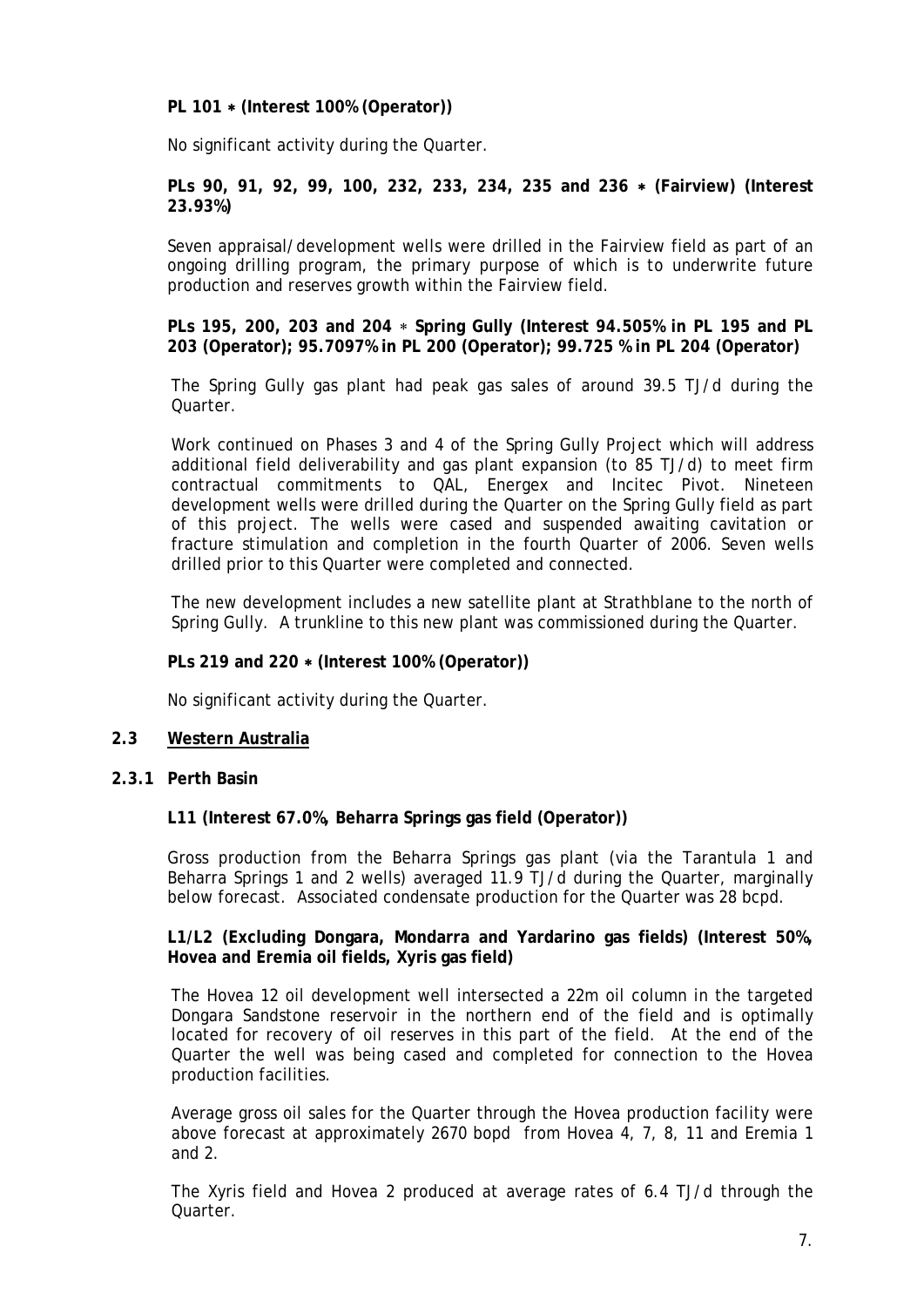# **L14 (Interest 49.189%, Jingemia oil field (Operator))**

The top of the targeted Dongara Sandstone in the Jingemia 8 oil appraisal/development well was intersected approximately 30 metres above the original oil-water contact of the Jingemia field. Hydrocarbon indications recorded during drilling, wireline logs and reservoir pressure data indicated that the entire Dongara Sandstone reservoir section is oil-saturated. Jingemia 8 was cased and completed for connection to the Jingemia oil facility.

Gross production during the Quarter from the Jingemia production facility was below forecast averaging 1600 bopd from the producers, Jingemia 4 and 10. The field water cut has rapidly risen to 71% and has contributed to the reduced oil production performance. Jingemia 4 was returned to natural flow in July 2006 with oil production increasing by 400 bopd.

Average water injection via Jingemia 3, 5 and 9 was 5718 bwpd over the Quarter. Jingemia 5 was shut in during the Quarter after problems with the pressure gauge.

# **2.4 Victoria**

# **2.4.1 Otway Basin**

**PPL 8 (Interest 100%, Dunbar gas field (Operator))**

No significant activity during the Quarter.

**PPL 2 (Interest 100%, Iona gas field excluding Iona gas reservoir (Operator))**

No significant activity during the Quarter.

**PPL 4, 5, 7, 12 (Interest 100% (Operator))** 

No significant activity during the Quarter.

**PPL 6, 9, 10 and PRL 1 (Interest 90% in PPLs 6 and 9 and PRL 1 (Operator); Interest 100% in PPL 10 (Operator))**

No significant activity during the Quarter.

**VIC/L23 (Interest 30.75%, Geographe)**

Development activity continued for the Geographe (Vic/L23) and Thylacine (T/L2) fields. (Refer T/L2 in 2.5.1 below.)

- **2.5 Tasmania**
- **2.5.1 Otway Basin**

**T/L2 (Thylacine) and T/L3 (Thylacine South) (Interest (30.75%)** 

By the end of the Quarter, development drilling had been completed for the four initial producing wells on the Thylacine field. The tie-ins of the onshore pipelines at the gas plant were completed. Offshore pre-commissioning activities, including dewatering, and hydro-testing of the 20-inch and the 4-inch pipelines was progressing. The jack-up rig is scheduled to depart when a suitable weather window is available.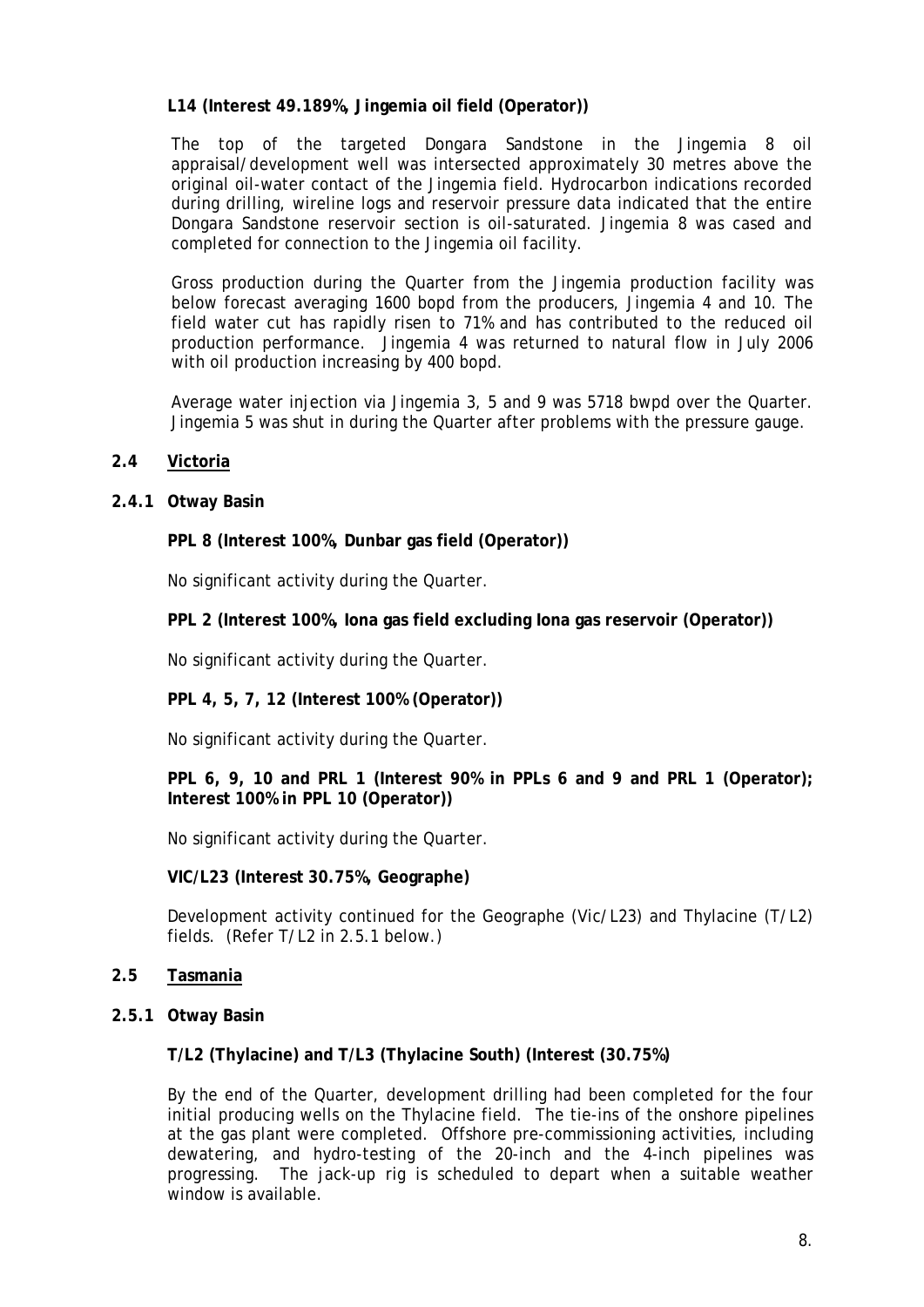The main focus of attention has continued to be on construction of the Onshore Gas Plant and the start-up date. A revised completion program has been submitted by the onshore EPIC contractor, together with site management changes and a number of new initiatives designed to accelerate progress. The plant is now expected to be ready-for-start-up at the end of the March Quarter of 2007.

A Production Licence, T/L3, has been granted over the Thylacine South extension to the field.

## **2.5.2 Bass Basin**

## **T/L1 (Interest 42.5% (Operator))**

Endurance testing commenced on 17 September 2006 as the final commissioning step before completion of the BassGas Project. During this process, sales gas, LPG and condensate have been produced and sold. Up to the 30 September 2006, 44 days of continuous daily production at 16-64TJ had been achieved, although there were minor plant trips and interruptions to stable operations. Production of LPG and condensate has been below designed capacity while the liquids production facilities are commissioned and optimised.

Origin commenced booking revenues from the project from 1 September 2006. Since that date approximately 0.6 PJ of natural gas, 33 kbbls of condensate and 1.3 ktonnes of LPG have been produced and it is only sales associated with this production which have been included in revenues for the Quarter.

## **2.6 Northern Territory/Western Australia**

#### **2.6.1 Bonaparte Basin**

#### **WA-6-R, NT/RL1 (Interest 5%)**

The Operator (Santos Limited) has continued its marketing efforts to commercialise the Petrel field. The Designated Authority has granted renewal of the Petrel Retention Leases.

#### **2.7 New Zealand**

## **2.7.1 Offshore Taranaki Basin**

#### **PML 38146 (Interest 50% (Operator))**

A US\$200 million contract for the management of the design and construction of the Kupe Gas Facilities has been awarded to global construction specialists, Technip, and an integrated Technip / Origin 'Alliance' team has been established. Detailed design of the facilities is proceeding and procurement of materials for all facets of the project is now also well underway.

Fabrication of the jacket and topsides has been awarded to a yard in Thailand. The jacket is on schedule for delivery to Kupe in the first half of 2007 to coincide with the arrival of the drilling rig, Ensco 107, which will undertake the installation prior to commencing drilling operations.

The purchase of land at the production station has been completed and work on road upgrades, initial onshore plant site civil work and other preparatory work is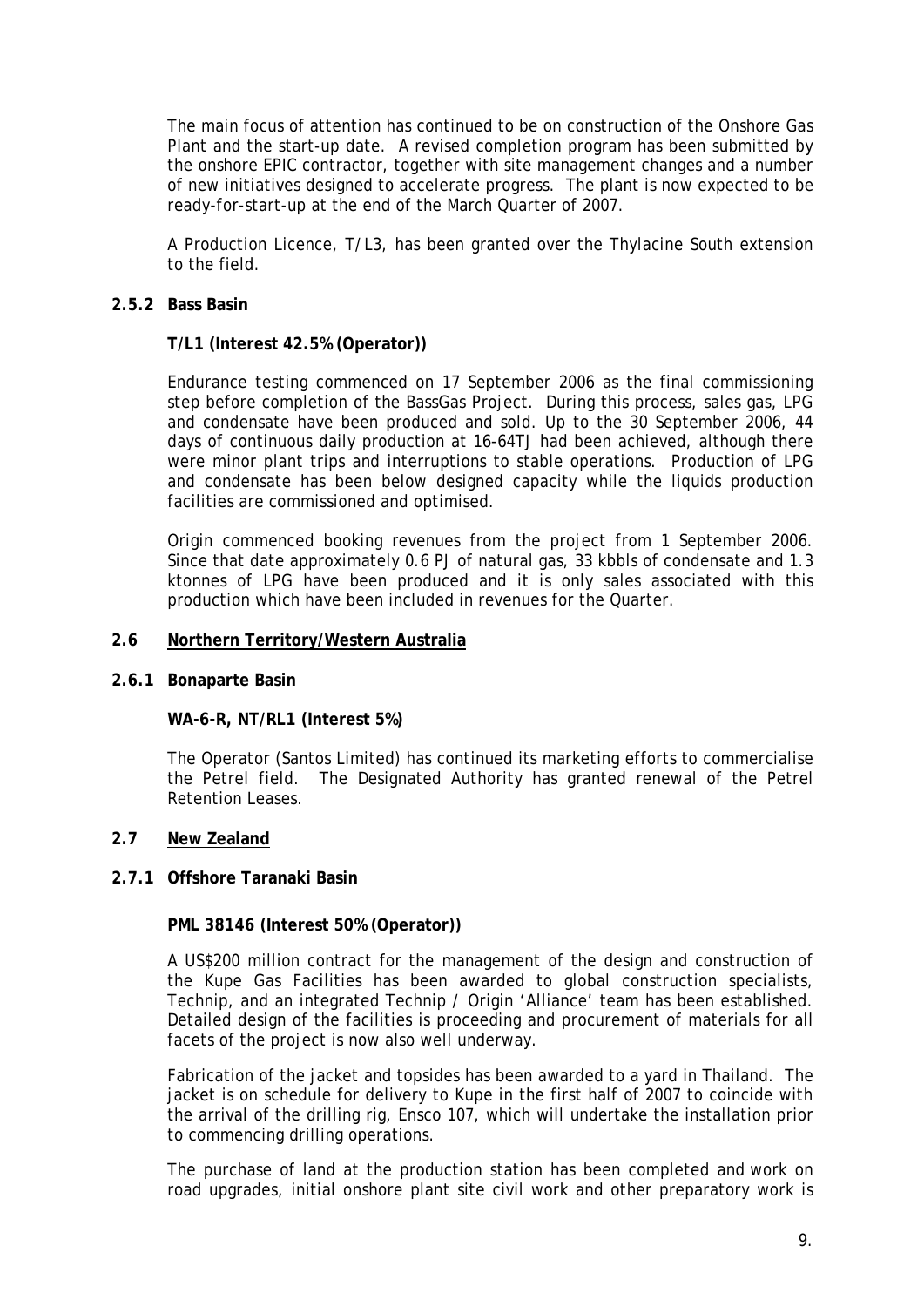expected to commence in November 2006. The Horizontal Directional Drilling underneath the Taranaki cliffs is planned to commence in December 2006.

The overall project remains on track to come on-line in the first half of 2009.

## **3. EXPLORATION ACTIVITIES**

#### **3.1 South Australia**

**3.1.1 Cooper/Eromanga Basin** 

**SA Unit Area (Interest 13.19%)** 

Two gas and three oil delineation wells were drilled during the Quarter.

The Raven 4 gas well, a 1.7 km step out well to test the gas potential of the Patchawarra stratigraphic trap encountered in the Raven field, encountered several Patchawarra Formation reservoirs and was cased and later completed and fracture stimulated. The well is shut in awaiting connection to the Raven field pipeline.

Lialis 1 gas delineation well was drilled on a separate fault bound compartment adjacent to the producing Dorodillo gas field. The primary target sands in the Patchawarra Formation were intersected but were water wet. The Tirrawarra reservoir targets were absent at this location. The well was subsequently plugged and abandoned.

The Nappacoongee-Murteree Horst shallow oil delineation campaign commenced with the drilling of the Rissikia 1 oil near field exploration well. Rissikia 1 intersected the Coorikiana Sandstone high to prognosis but the reservoir was poorly developed with no significant oil shows. The Murta Formation and the McKinlay Member were also intersected high to prognosis with good shows. The well was cased and suspended as a potential future Jurassic oil producer.

The Biala 13 oil appraisal well encountered fair to good oil shows in the McKinlay Member. A drill stem test within the McKinlay Member recovered 2 barrels of oil and 29 barrels of formation water. A drill stem test in the Murta Member recovered formation water. The well was subsequently plugged and abandoned.

The Limestone Creek 11 oil delineation well was drilled approximately 360m NNE of Limestone Creek 3 and 770m NNW of Biala 6. Poor to fair oil shows were encountered in the McKinlay Member and poor shows in the Murta Member. A drill stem test in the McKinlay Member recovered 5.5 barrels of watery rat hole mud with slight oil emulsion and 47 barrels of formation water. A drill stem test in the Murta Member recovered 37 barrels of formation water. The well was subsequently plugged and abandoned.

# **Patchawarra East Block (Interest 10.536%)**

No significant activity during the Quarter.

# **3.1.2 Otway Basin**

**PEL 27 (Interest 50%)** 

No significant activity during the Quarter.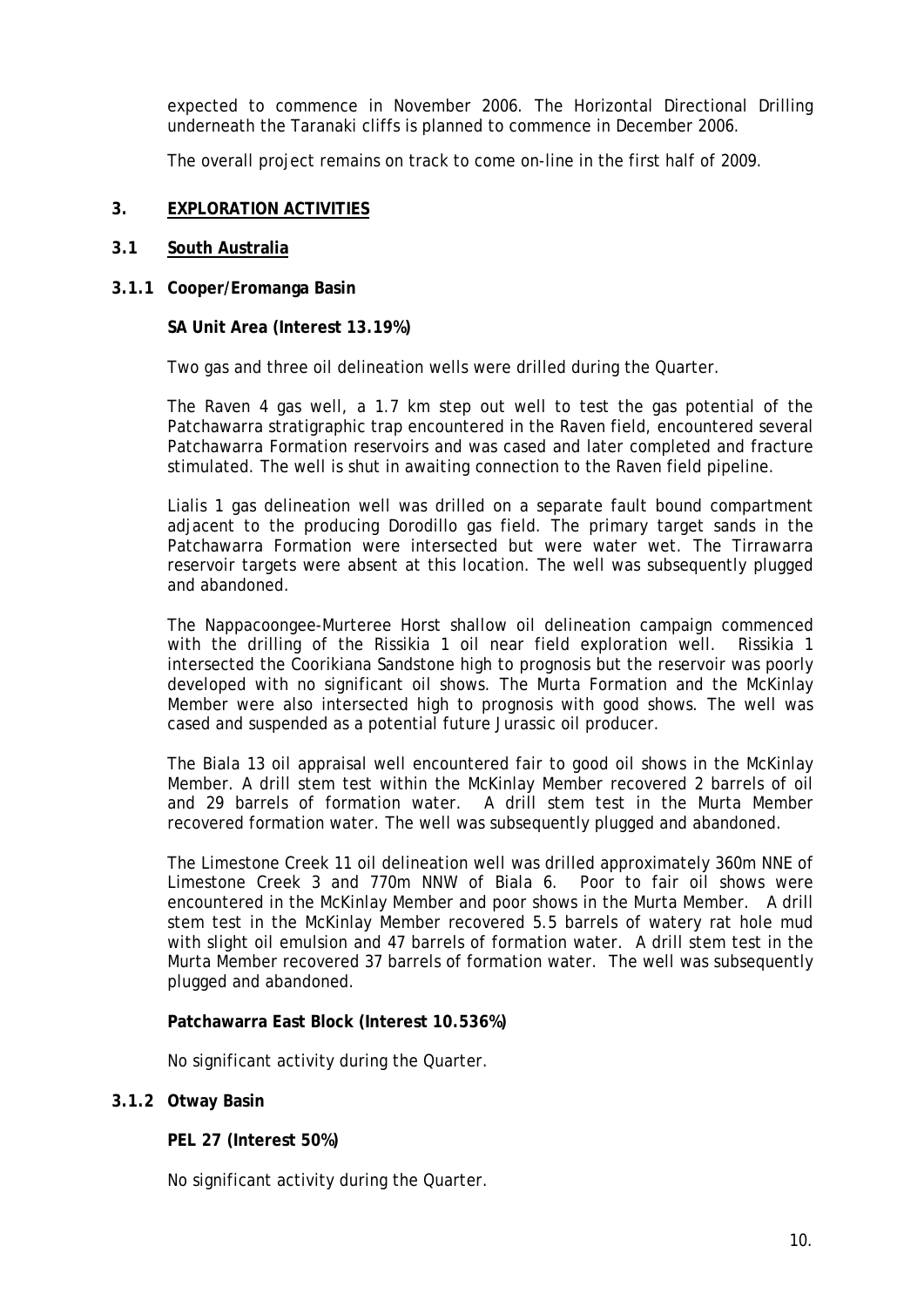**PRL 1 and PRL 2 (Interest 75.7143% (Operator) in PRL 2; and 100% (Operator) in PRL1))** 

No significant activity during the Quarter.

# **3.2 Queensland**

# **3.2.1 Cooper/Eromanga Basin**

**ATP 259P – SWQ Gas Unit (Interest 16.7375%)**

One gas exploration well was drilled during the Quarter.

Python 1 reached a total measured depth of 2308m but did not encounter any significant shows. Wireline logs confirmed that all sandstones intersected were water wet. The well was subsequently plugged and abandoned.

## **ATP 259P (Block Interests 10-27%)**

Two oil delineation wells were drilled during the Quarter.

Challum 28, located 400m SE of Challum 9 and 720m NNE of Challum 23, was drilled to a total measured depth of 1679m. The primary target, the top Murta Member, was intersected low to prognosis with poor quality sands and poor oil shows. A drill stem test in the Murta Member failed due to packer failure. The second drill stem test over the interval failed to flow to surface and recovered mud. The well was subsequently plugged and abandoned.

Yanda 17, located 485m ESE of Yanda 15, 650m NNE of Yanda 1, was drilled to a total measured depth of 1923m. The primary target, top Murta Member, had fair oil shows while fair to good shows were encountered in the Hutton Sandstone. A drill stem test within the Hutton Sandstone was a misrun. No further testing or wireline logging was possible due to poor borehole conditions. Based on hydrocarbon shows and wireline logs evaluation, the well was cased and suspended as a potential future Jurassic oil producer.

# **3.2.2 Surat Basin (**∗ **denotes CSG permit(s))**

**ATP 336P (Waldegrave) (Interest 46.25%)** 

A Showgrounds Sandstone oil opportunity, Mahogany 1, has been identified within the ATP. The well is likely to be drilled in February 2007.

**ATP 470P Redcap, Rolston and Formosa Downs (Interest 90.0% (Operator) in ATP 470P Redcap; 100% (Operator) in ATP 470P Rolston; and 49.5% (Operator) in ATP 470P Formosa Downs)** 

Emu Apple 1, which was drilled during June 2006, was cased and suspended as a new oil pool discovery. It is planned to conduct an extended production test during the fourth Quarter of 2006 to determine the size of the resource prior to a Petroleum Lease application and to determine the requirement for further seismic and/or drilling on the structure.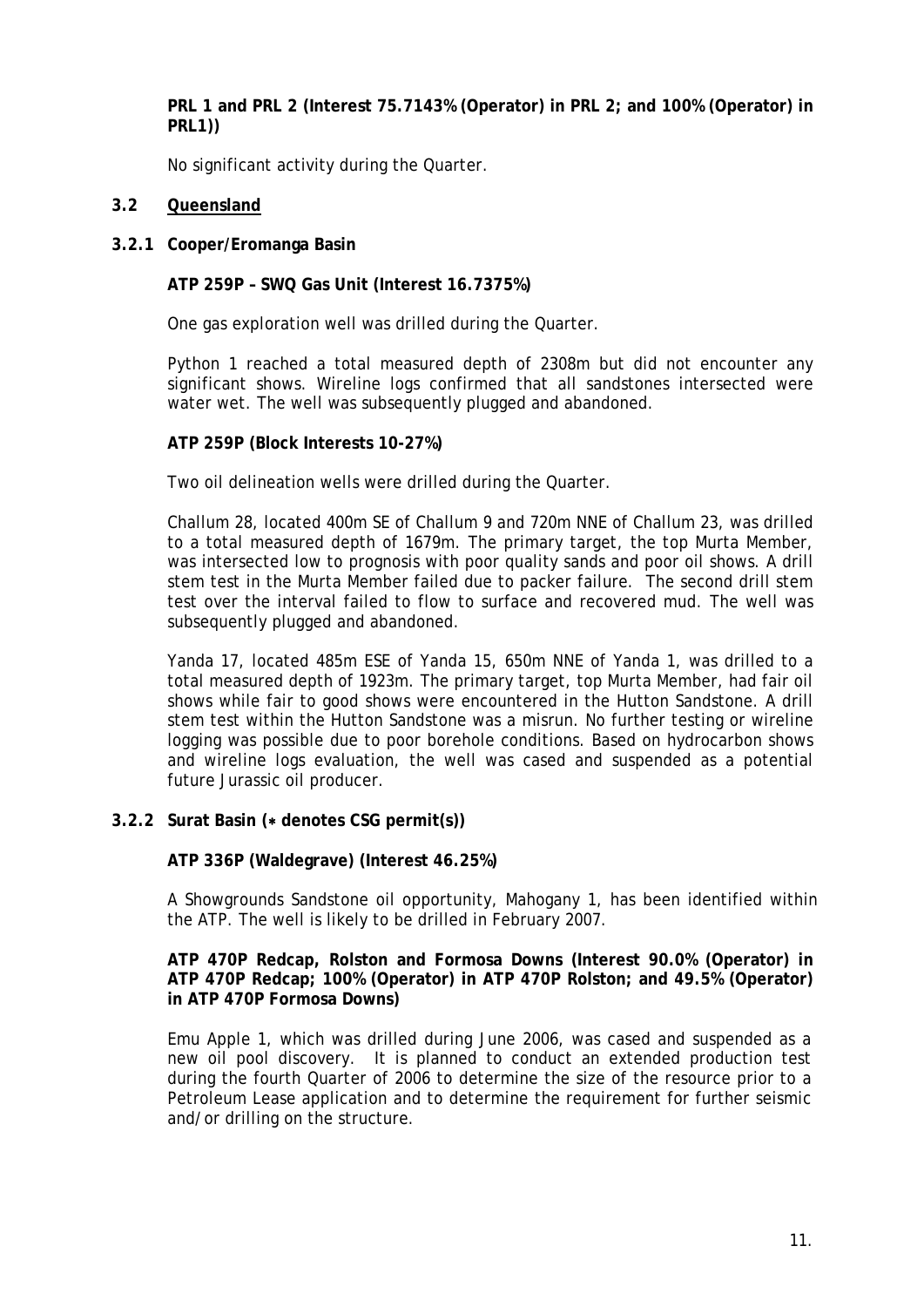# **ATP 471P Weribone Pooling Area (Interest 50.64% (Operator))**

No significant activity during the Quarter.

# **ATP 606P** ∗ **(Interest 92.716% (Operator))**

Production testing of two wells drilled in late 2005 is currently in the planning stage.

## **ATP 610P \* (Interest 29.375%)**

Five exploration wells were drilled and an existing well recompleted in the Bellevue field during the Quarter as part of a pilot programme to assess the reserve potential of this area. The trial is due to commence in the fourth Quarter of 2006.

# **ATP 620P \* (Interest 40.625%)**

The Codie 1A exploration corehole was drilled during the Quarter as part of the expanded exploration programme of this area.

# **ATP 648P \* (Interest 31.25%)**

No significant activity during the Quarter.

## **ATP 631P** ∗ **(Interest 18.0865%)**

No significant activity during the Quarter.

# **ATP 647P (Block 2656) (Interest 50% (Operator))**

No significant activity during the Quarter.

# **ATP 663P** ∗ **(Interest 100% (Operator))**

Planning continued for the drilling of a cored slimhole, Gilbert Gully 1, later in 2006 subject to rig availability.

#### **ATP 692P, PLs 209 and 226** ∗ **(Interest 100% (Operator))**

Production testing of the Walloon CSG potential in the Talinga extended pilot area continued.

Construction of a new production test pilot at Orana (PLA 215 area) consisting of three wells progressed during the Quarter with production testing expected to commence in the fourth Quarter of 2006.

Planning also continued for drilling to start in the fourth Quarter of 2006 on three additional cored slimholes (subject to rig availability) and six production test wells to evaluate the extent of the coal characteristics in each of the Talinga (PL 226) and Orana (ATP 692P) areas.

#### **ATP 702P** ∗ **(Interest 100% (Operator))**

Laboratory testing of the core samples from Yuwandi 1 and Goonalah 1 is nearing completion. The Condabri seismic data is being reviewed in order to site an additional cored well.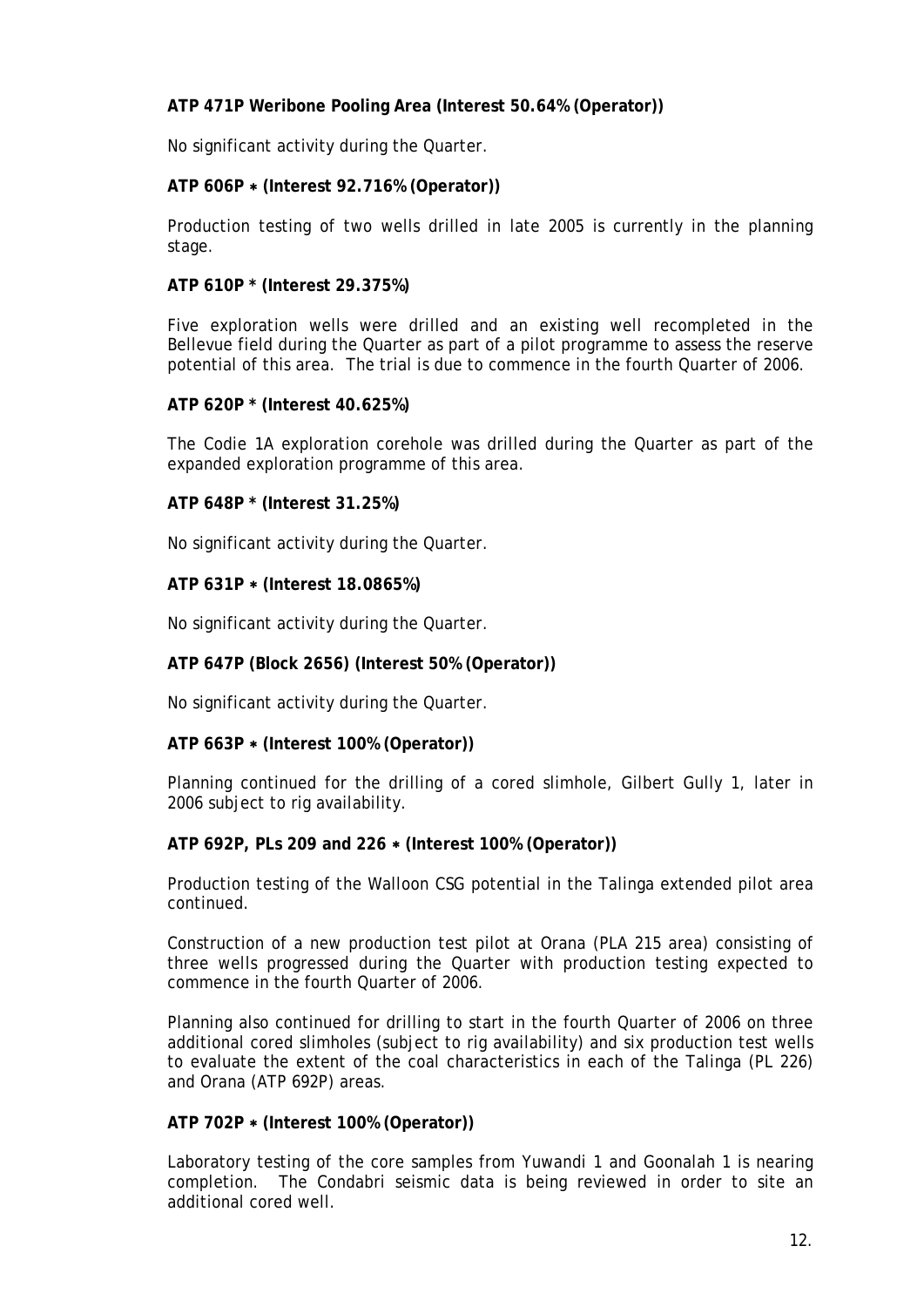# **ATP 754P (Interest 50% (Operator))**

With fluid being recorded approximately 360 metres from the surface within Ungabilla 1 after cased hole testing and swabbing operations earlier in 2006, the well was further swabbed during July 2006 but recovered water only.

# **3.2.3 Bowen Basin (** ∗ **denotes CSG permit(s))**

**ATP 337P (Interest 50%)** 

No significant activity during the Quarter.

**ATP 337P (Mahalo) \* (Interest 30%)** 

Mahalo 2 was drilled and testing during the Quarter.

**ATP 526P** ∗ **(Interest 23.93%)**

No significant activity during the Quarter.

**ATP 553P (Interest 50%)** 

No significant activity during the Quarter.

**ATP 584P** ∗ **(Interest 29.29825%)** 

No significant activity during the Quarter.

# **ATP 592P** ∗ **(Interest 94.505% (Operator))**

Renewal of ATP592P was granted during the Quarter.

# **ATP 653P** ∗ **(Interest 23.85%)**

No significant activity during the Quarter.

**ATP 745P** ∗ **(Interest 23.85%)**

No significant activity during the Quarter.

# **3.3 Victoria**

**3.3.1 Otway Basin** 

# **PEP 150 (Interest 50%)**

Origin has agreed to sell its equity in this permit (when granted) to Essential Petroleum Resources Ltd and Mawson Petroleum Pty Ltd. Grant of the title remains subject to a native title agreement.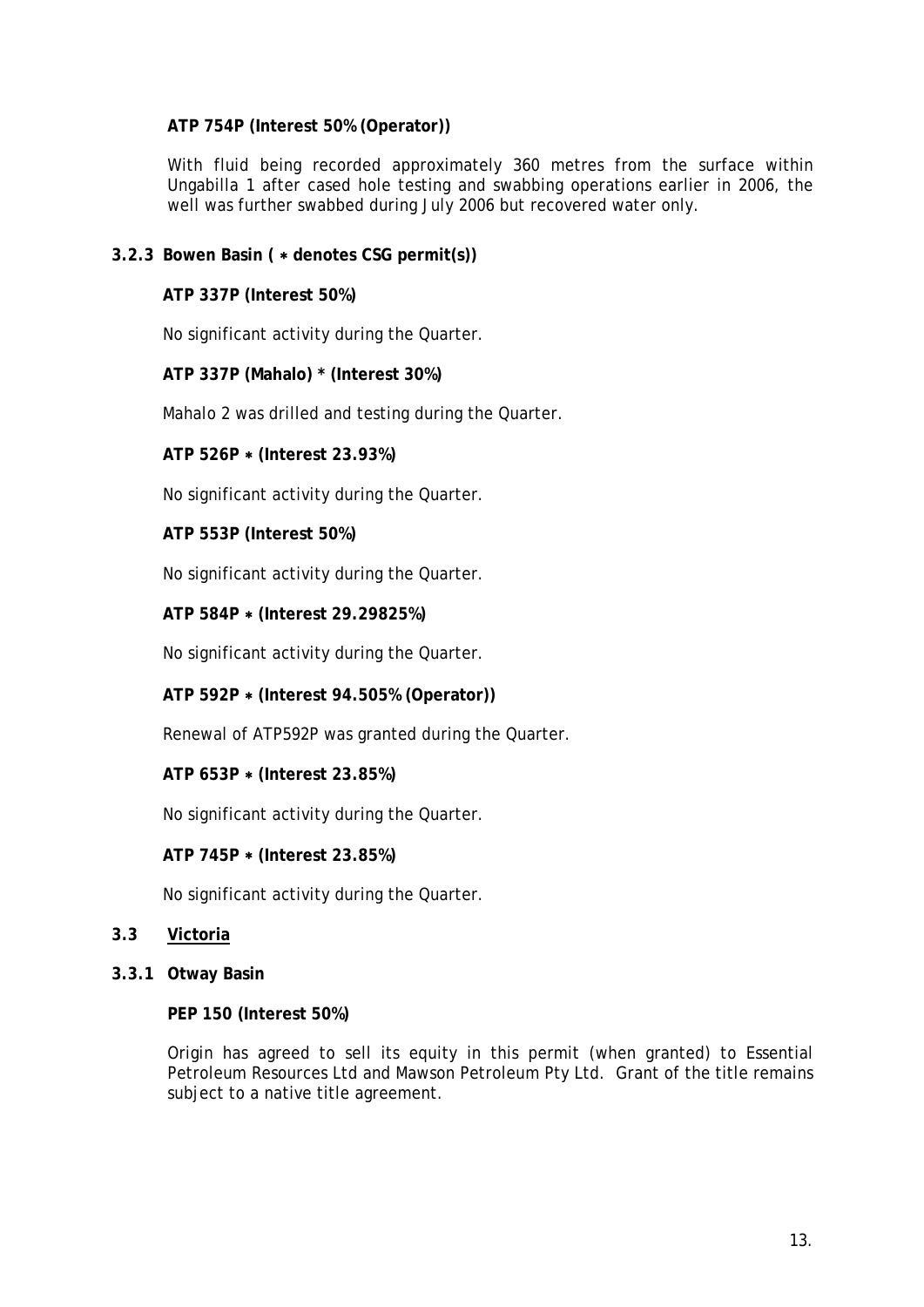## **PEP 160 (Interest 20%)**

The Glenaire 1 gas exploration well commenced drilling on 8 September 2006 using the Ensign Rig 32. The well is located approximately 33km NE of Mt Gambier and 24km SE of the Katnook Gas Plant. At the end of the Quarter , the well had been plugged back to 923m measured depth and was preparing to sidetrack due to high wellbore deviation.

Beach Petroleum Limited is earning a 50% interest in PEP 160 by contributing to the cost of the well. Origin's interest is being diluted to 20% as a result.

## **VIC/P43 (Interest 30.75%)**

A review of permit prospectivity continued.

## **VIC/P37(V) (Interest 37.5% (Operator))**

Geophysical studies of the Halladale/ Black Watch gas fields continued during the Quarter.

## **VIC/P41(V) (Interest 100%, (Operator))**

Existing seismic data (approximately 200 km) of various vintages, which were recently reprocessed, will be interpreted to assess prospectivity of the permit.

#### **3.4 Tasmania**

#### **3.4.1 Otway Basin**

**T/30P (Interest 30.75%)** 

Processing of the recently acquired Aragorn 3D seismic survey in T/30P and adjoining T/34P was undertaken during the Quarter.

#### **T/34P (Interest 30.75%)**

Processing of the recently acquired Aragorn 3D seismic survey in T/34P and adjoining T/30P was undertaken during the Quarter (see above for T/30P).

## **3.4.2 Bass Basin**

#### **T/18P (Interest 46.4% (Operator))**

Processing of the Shearwater 3D and 2D seismic survey acquired over the Trefoil discovery and surrounding exploration leads was completed during the Quarter.

Reservoir engineering studies are underway to assess the potential development of the Trefoil discovery.

#### **T/RL1 (Interest 42.5% (Operator))**

A renewal application was submitted.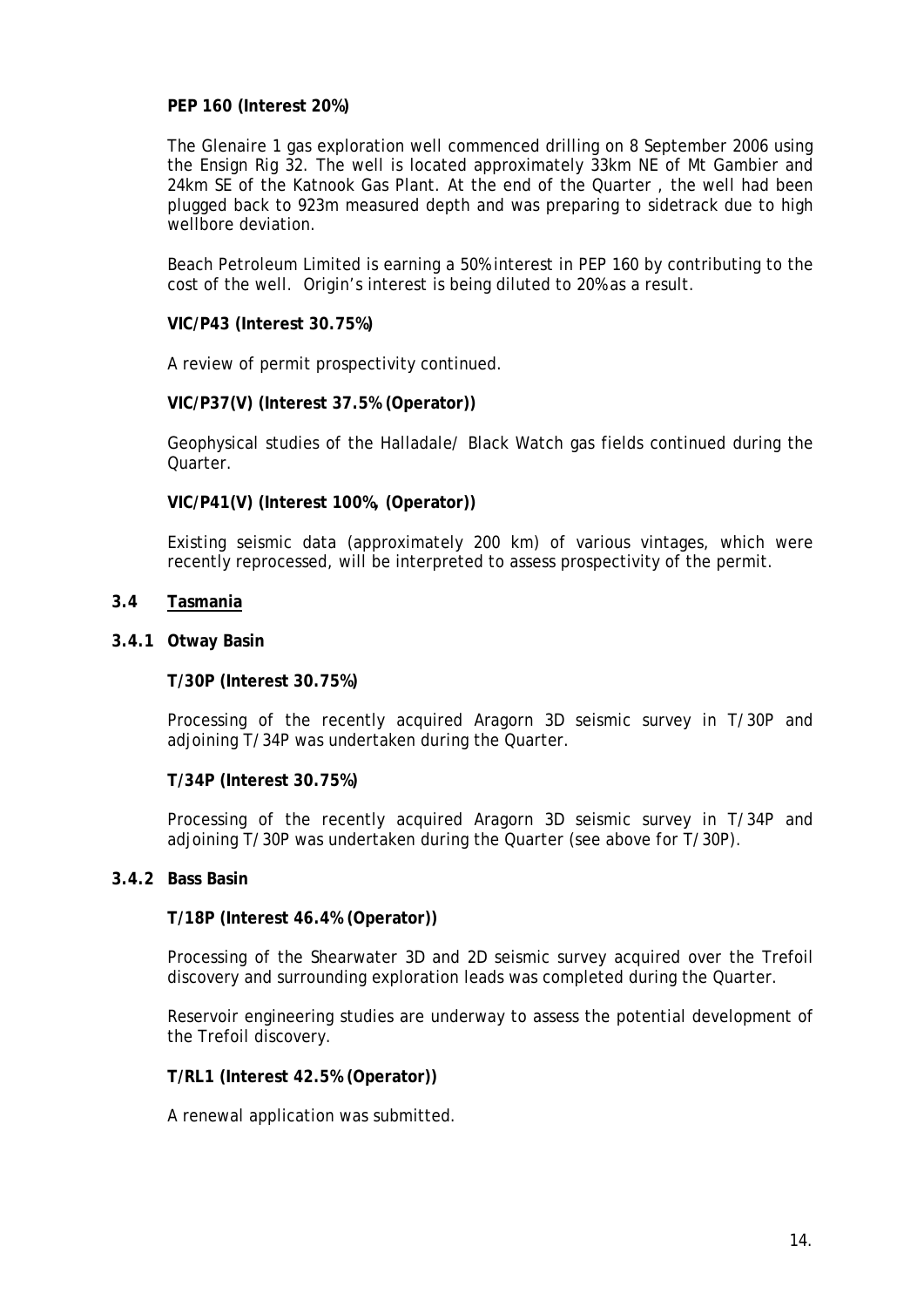# **3.5 Western Australia**

## **3.5.1 Perth Basin**

## **EP 320/L11 (Interest 67.0% (Operator))**

Planning for the Beharra Springs 4 gas appraisal well was completed. The well is anticipated to be drilled during the first Quarter of 2007.

Review and comparison of various options to access the Beharra Springs Deep prospect is in progress. Beharra Springs Deep is an exploration play for the High Cliff Sandstone below the present producing horizon in the Beharra Springs field.

Processing of the Russ 2D seismic survey data (acquired in April) was completed. Interpretation and integration of this new dataset was ongoing at the end of the Quarter.

## **EP 413 / L14 (Interest 49.189% (Operator))**

Interpretation of the Denison 3D data and merged Verena 2D data was completed during the Quarter.

Planning continued for the drilling of the EP413 Permit Year 1 commitment well, which is expected to be drilled during the first Quarter of 2007. Reprocessing of six 2D seismic lines was conducted to assist in determining an optimal location for the commitment well.

## **L1 and L2 (Excluding Dongara, Mondarra and Yardarino gas fields) (Interest 50%)**

Interpretation of the Denison 3D seismic data was completed, and assisted in identifying updip development target locations in the Hovea and Eremia oil fields and exploration targets in the surrounding region. Exploration drilling will commence in L1/L2 during the fourth Quarter of 2006.

A new oil prospect, Eutaxia, was identified on the L14—L2 boundary, at the western edge of the Denison 3D volume. Eutaxia is under consideration for early drilling pending necessary joint venture and government approvals.

#### **EP 368 (Interest 15%)**

The seismic data acquired as part of the Springy Creek 2D Seismic Survey were processed during this Quarter. Interpretation of these data was ongoing at the end of the Quarter.

#### **WA 226P (Interest 28.75% (Operator))**

No significant activity during the Quarter.

#### **3.6 New Zealand**

#### **3.6.1 Onshore Taranaki Basin**

**PEP 38729 (Interest 25%)**

A transition zone survey totaling 33 km approximately was undertaken during the Quarter.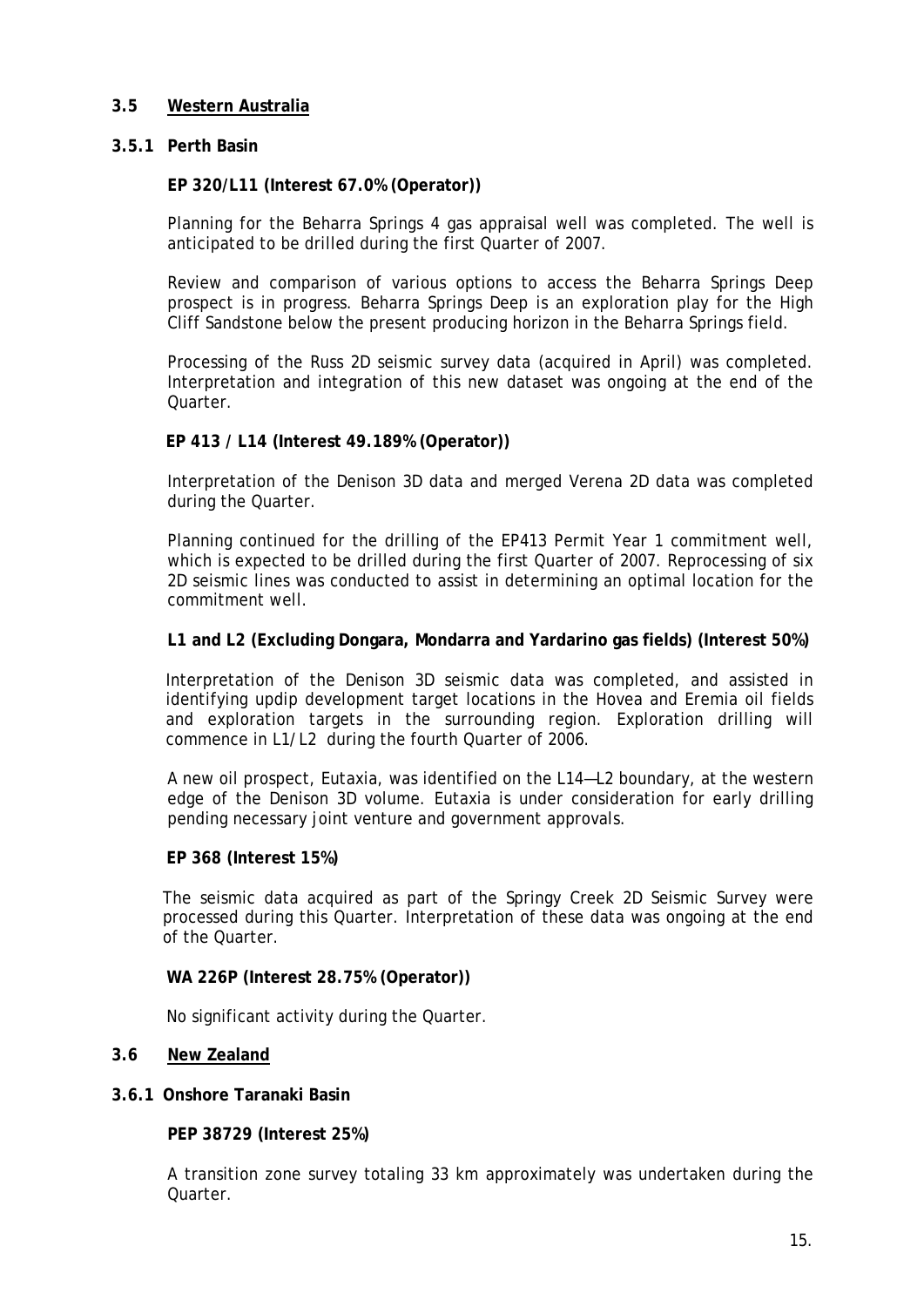## **3.6.2 Offshore Taranaki Basin**

#### **PEP 38485 (Interest 33.33%)**

Processing of the Kora 3D Seismic Survey and the Moana 2D Seismic Survey was completed during the Quarter.

# **3.6.3 Offshore Northland Basin**

## **PEP 38618 (Interest 50% (Operator))**

Seismic reprocessing of existing data is close to completion. Acquisition of further seismic data is planned to commence in December 2006.

## **PEP 38619 (Interest 50% (Operator))**

Seismic reprocessing of existing data is close to completion. Acquisition of further seismic data is planned to commence in December 2006.

# **3.6.4 Offshore Canterbury Basin**

# **PEP 38262 (Interest 100% (Operator))**

Processing of the Carrack 2D Seismic Survey was completed during the Quarter. Approximately 4100 km of existing 2D seismic reflection data were also reprocessed.

## **3.7 Kenya**

#### **3.7.1 Offshore Lamu Basin**

#### **L8 and L9 Blocks (Interest 75.0% (Operator))**

Origin has entered into a farmin agreement with Pancontinental Oil and Gas NL and Afrex Limited (a 100% owned subsidiary of Pancontinental) whereby it has been assigned a 75% initial interest in each of the Production Sharing Contracts (PSCs) for the L8 and L9 Blocks in return for funding a US\$4 million seismic program across the two blocks, and subject to it exercising drilling options, the funding of an exploration well in each block. In the event that Origin does not exercise the drilling option, the interest in the relevant block will revert to Pancontinental and Afrex.

The approval of the Kenyan Government to variations to the PSCs, which was a condition precedent to the farmin agreement, was received on 28 September 2006.